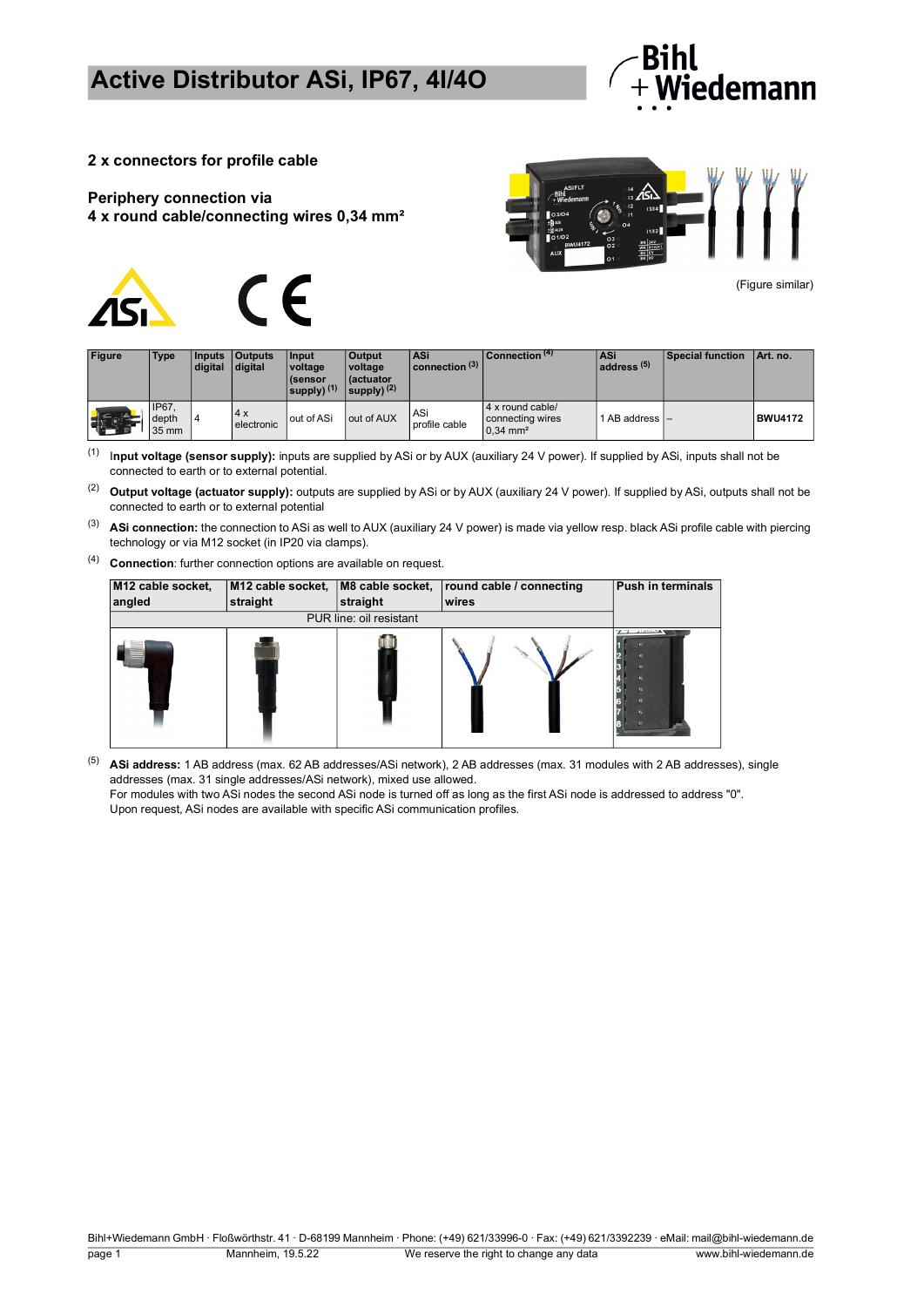# **Active Distributor ASi, IP67, 4I/4O**



| <b>Article No.</b>                  |                   | <b>BWU4172</b>                                                           |  |  |  |  |  |  |  |
|-------------------------------------|-------------------|--------------------------------------------------------------------------|--|--|--|--|--|--|--|
| <b>General data</b>                 |                   |                                                                          |  |  |  |  |  |  |  |
| Device type                         |                   | input/output                                                             |  |  |  |  |  |  |  |
| <b>Connection</b>                   |                   |                                                                          |  |  |  |  |  |  |  |
| ASi/AUX connection                  |                   | profile cable and piercing technology                                    |  |  |  |  |  |  |  |
| Periphery connection                |                   | 4 x round cable/connecting wires 0,34 mm <sup>2</sup>                    |  |  |  |  |  |  |  |
| M12 wiring $(1)$                    |                   |                                                                          |  |  |  |  |  |  |  |
| Round cable                         |                   | 1 <sub>m</sub>                                                           |  |  |  |  |  |  |  |
|                                     |                   | max. allowed tensile strain 10 N                                         |  |  |  |  |  |  |  |
| ASi                                 |                   |                                                                          |  |  |  |  |  |  |  |
| Profile                             |                   | S-7.A.7 (ID1=7 fixed)                                                    |  |  |  |  |  |  |  |
| <b>Address</b>                      |                   | 1 AB address                                                             |  |  |  |  |  |  |  |
| Required Master profile             |                   | ≥MA                                                                      |  |  |  |  |  |  |  |
| As of ASi specification             |                   | 3                                                                        |  |  |  |  |  |  |  |
| Operating voltage                   |                   | 30 V (18  31.6 V)                                                        |  |  |  |  |  |  |  |
| Max. current consumption            |                   | 165 mA                                                                   |  |  |  |  |  |  |  |
| Max. current consumption            |                   | 45 mA                                                                    |  |  |  |  |  |  |  |
| without sensor/ actuator supply     |                   |                                                                          |  |  |  |  |  |  |  |
| <b>AUX</b>                          |                   |                                                                          |  |  |  |  |  |  |  |
| Operating voltage                   |                   | $\overline{24 \text{ V}}$ (18  30 $\text{V}_{\text{DC}}$ )               |  |  |  |  |  |  |  |
| Max. current consumption            |                   | 3A                                                                       |  |  |  |  |  |  |  |
| Input                               |                   |                                                                          |  |  |  |  |  |  |  |
| Number                              |                   | 4                                                                        |  |  |  |  |  |  |  |
| Power supply                        |                   | out of ASi                                                               |  |  |  |  |  |  |  |
| Power supply of<br>attached sensors | up to<br>$+40 °C$ | 120 mA $(2)$                                                             |  |  |  |  |  |  |  |
|                                     | at +55 °C         | 80 mA (2)                                                                |  |  |  |  |  |  |  |
|                                     | at +60 °C         | 60 mA (2)                                                                |  |  |  |  |  |  |  |
| Switching threshold                 |                   | $U<5$ V (low)                                                            |  |  |  |  |  |  |  |
|                                     |                   | $U>15 V$ (high)                                                          |  |  |  |  |  |  |  |
| Output                              |                   |                                                                          |  |  |  |  |  |  |  |
| Number                              |                   | 4                                                                        |  |  |  |  |  |  |  |
| Power supply                        |                   | out of AUX                                                               |  |  |  |  |  |  |  |
| Max. output<br>current              | up to<br>+40 °C   | 1 A per output, $\sum$ (Out) $\leq$ 3 A <sup>(3)</sup>                   |  |  |  |  |  |  |  |
|                                     | at +55 °C         | 1 A per output, $\sum$ (Out) $\leq$ A <sup>(3)</sup>                     |  |  |  |  |  |  |  |
| at $+60 °C$                         |                   | 1 A per output, $\sum$ (Out) ≤1,5 A <sup>(3)</sup>                       |  |  |  |  |  |  |  |
| <b>Display</b>                      |                   |                                                                          |  |  |  |  |  |  |  |
| LED ASI/FLT (red/green)             |                   | green: ASi voltage on, ASi node online                                   |  |  |  |  |  |  |  |
|                                     |                   | green/red: ASi voltage on, but ASi node offline                          |  |  |  |  |  |  |  |
|                                     |                   | green flashing/red: address 0                                            |  |  |  |  |  |  |  |
|                                     |                   | alternating green flashing/red flashing: peripheral fault <sup>(4)</sup> |  |  |  |  |  |  |  |
|                                     |                   | off: no ASi voltage                                                      |  |  |  |  |  |  |  |
| LED AUX (green)                     |                   | on: 24 V <sub>DC</sub> AUX                                               |  |  |  |  |  |  |  |
|                                     |                   | off: no 24 V <sub>DC</sub> AUX                                           |  |  |  |  |  |  |  |
| LEDs I1  In (yellow)                |                   | state of inputs 11  14                                                   |  |  |  |  |  |  |  |
| LED 01 On (yellow)                  |                   | state of outputs O1  O4                                                  |  |  |  |  |  |  |  |

Bihl+Wiedemann GmbH · Floßwörthstr. 41 · D-68199 Mannheim · Phone: (+49) 621/33996-0 · Fax: (+49) 621/3392239 · eMail: mail@bihl-wiedemann.de www.bihl-wiedemann.de We reserve the right to change any data Mannheim, 19.5.22 page 2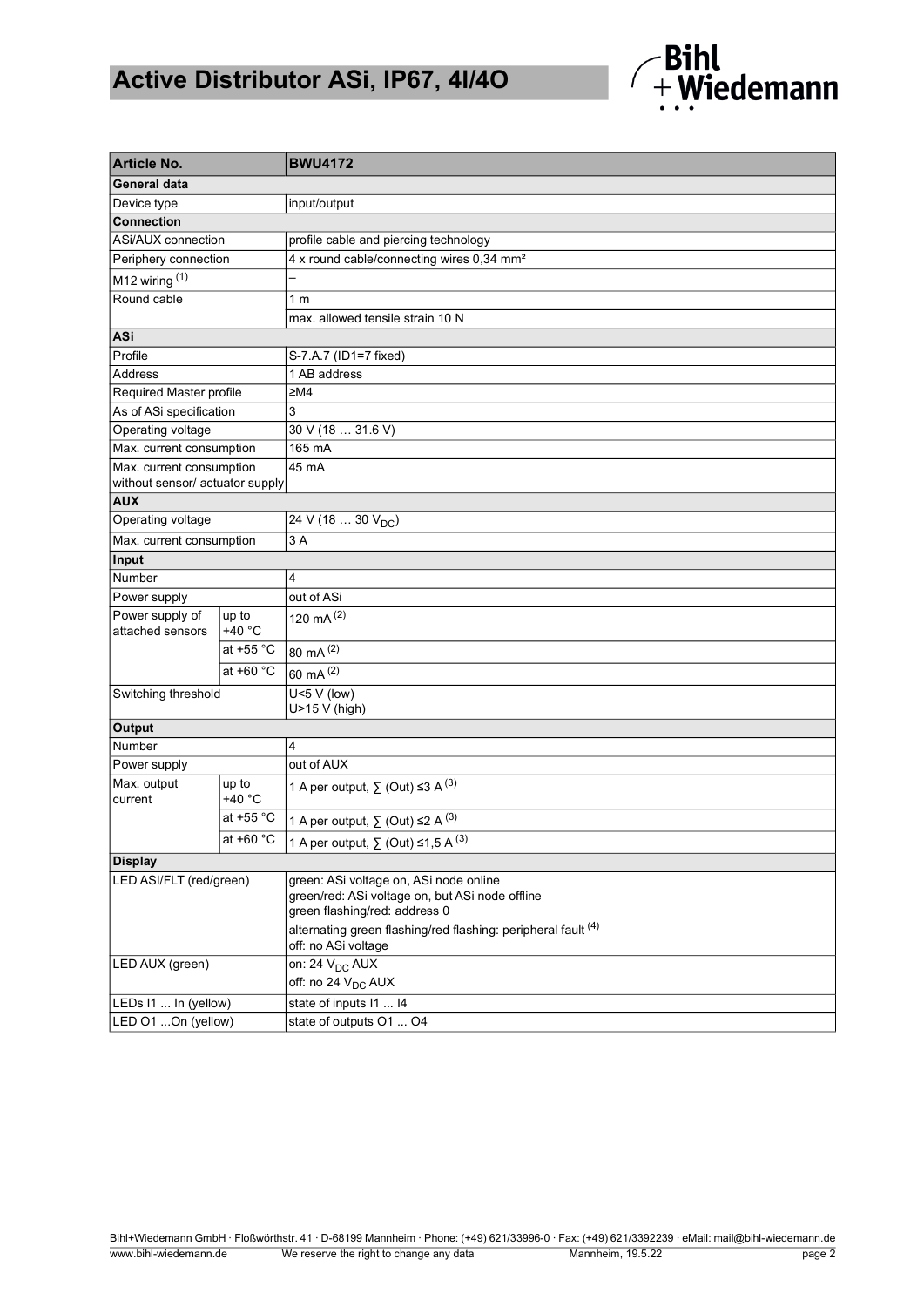### **Active Distributor ASi, IP67, 4I/4O**



| <b>Article No.</b>                                                                     | <b>BWU4172</b>                                                                       |  |  |  |  |  |  |
|----------------------------------------------------------------------------------------|--------------------------------------------------------------------------------------|--|--|--|--|--|--|
| <b>Environment</b>                                                                     |                                                                                      |  |  |  |  |  |  |
| Applied standards                                                                      | EN 61000-6-2<br>EN 61000-6-3<br>EN 61131-2<br>EN 60529                               |  |  |  |  |  |  |
| It can be used with a switched<br>AUX cable, which is passively<br>safe up to SIL3/PLe | yes $(5)$                                                                            |  |  |  |  |  |  |
| Operating altitude                                                                     | max. 2000 m                                                                          |  |  |  |  |  |  |
| Ambient temperature                                                                    | -30 °C  +60 °C $^{(2) (3) (6)}$                                                      |  |  |  |  |  |  |
| Storage temperature                                                                    | -25 °C … +85 °C                                                                      |  |  |  |  |  |  |
| Housing                                                                                | plastic, for screw mounting,<br>suitable for cable ducts (≥35 mm installation depth) |  |  |  |  |  |  |
| Pollution degree                                                                       | 2                                                                                    |  |  |  |  |  |  |
| Protection category                                                                    | IP67 <sup>(7)</sup>                                                                  |  |  |  |  |  |  |
| Maximum tolerable shock and<br>vibration stress                                        | ≤15g, T≤11 ms<br>10  55 Hz, 0,5 mm amplitude                                         |  |  |  |  |  |  |
| Insulation voltage                                                                     | ≥500 V                                                                               |  |  |  |  |  |  |
| Weight                                                                                 | 100 <sub>g</sub>                                                                     |  |  |  |  |  |  |
| Dimensions (W / H / D) in mm                                                           | 60 / 45 / 35                                                                         |  |  |  |  |  |  |

#### (1) **M12 wiring:**

**Single wiring:** 1 input or output per connection. **Y wiring:** 2 inputs or outputs per connection. **Mixed wiring:** 1 input and 1 output per connection.

<span id="page-2-0"></span>

<span id="page-2-1"></span>

(4) **see table "Peripheral fault indication"**

 $(5)$  The module is suitable for use in paths with a passively safe-switched AUX cable, since an exclusion of errors can be assumed for the connection of the two ASi and AUX potentials.

 $(6)$  Down to -25 °C with flexibly mounted cable, -30 °C only with fixed mounted cable.

(7) Protection category IP67 can only be achieved, if also the cable connector fulfills IP67

Bihl+Wiedemann GmbH · Floßwörthstr. 41 · D-68199 Mannheim · Phone: (+49) 621/33996-0 · Fax: (+49) 621/3392239 · eMail: mail@bihl-wiedemann.de page 3 Mannheim, 19.5.22 We reserve the right to change any data www.bihl-wiedemann.de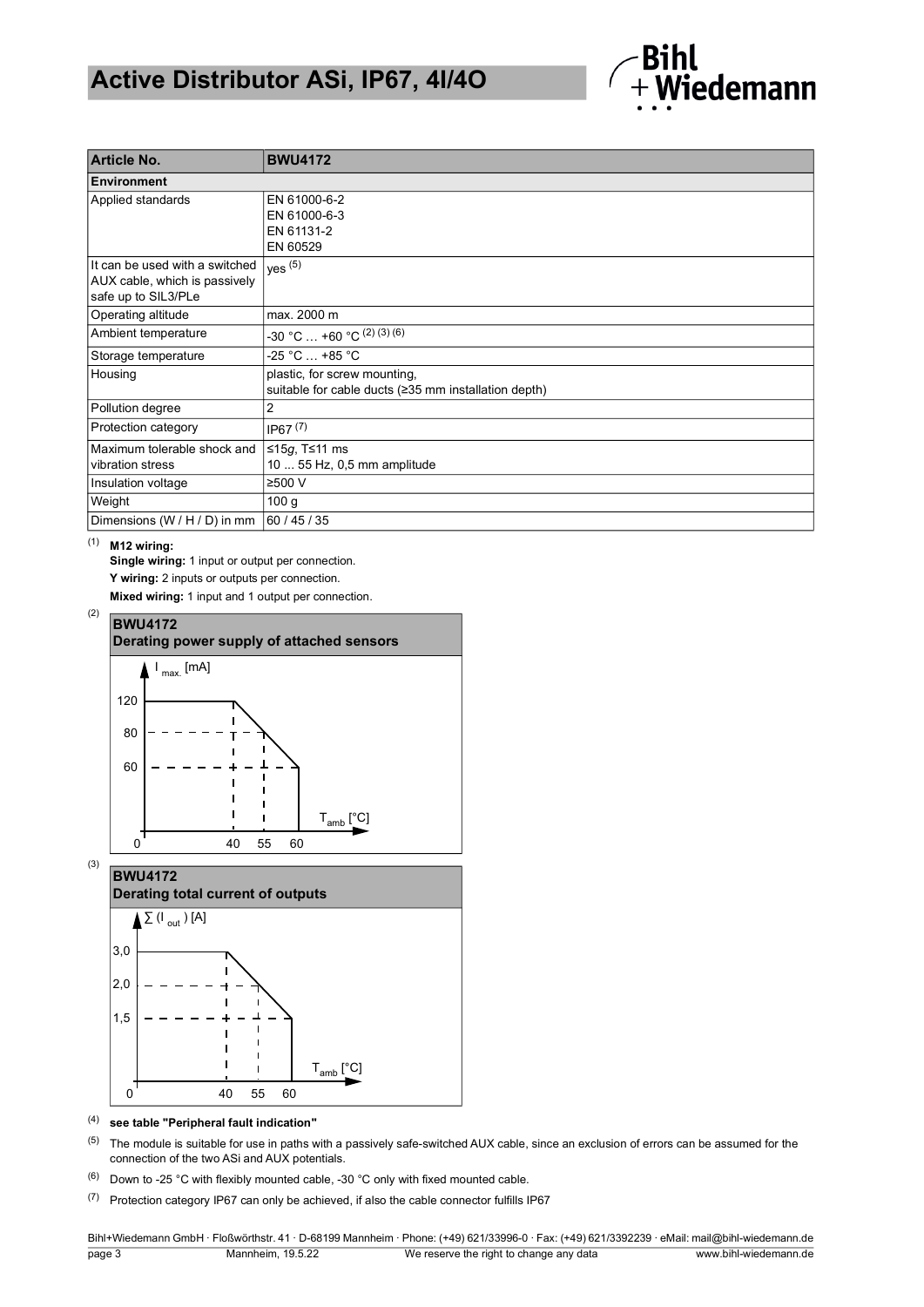# **Active Distributor ASi, IP67, 4I/4O**



| Article no.    | <b>Peripheral fault indication</b> |                               |                     |  |  |  |  |  |
|----------------|------------------------------------|-------------------------------|---------------------|--|--|--|--|--|
|                | Overload sensor supply             | <b>Output short circuited</b> | AUX voltage missing |  |  |  |  |  |
| <b>BWU4172</b> |                                    | -                             |                     |  |  |  |  |  |

| Programming    | ASi bit assignment |    |            |  |  |  |  |  |
|----------------|--------------------|----|------------|--|--|--|--|--|
|                | D <sub>3</sub>     | D0 |            |  |  |  |  |  |
|                | input              |    |            |  |  |  |  |  |
| <b>BWU4172</b> |                    | טו | . <u>.</u> |  |  |  |  |  |
| output         |                    |    |            |  |  |  |  |  |
| <b>BWU4172</b> |                    |    |            |  |  |  |  |  |

| Programming    | ASi bit assignment |                                                            |                                                                          |                                               |  |  |  |  |  |
|----------------|--------------------|------------------------------------------------------------|--------------------------------------------------------------------------|-----------------------------------------------|--|--|--|--|--|
|                | parameter bit      |                                                            |                                                                          |                                               |  |  |  |  |  |
|                | P <sub>3</sub>     | P2                                                         | P1                                                                       | P <sub>0</sub>                                |  |  |  |  |  |
| <b>BWU4172</b> | not used           | $0 = \text{on} / 1 = \text{off}$<br>(synchronous I/O mode) | $0 = \frac{off}{1} = \text{on}$<br>(peripheral fault,<br>if AUX missing) | $0 = \frac{off}{1} = \text{on}$<br>(Watchdog) |  |  |  |  |  |

#### **Pin assignment**

| <b>Signal name</b>        | <b>Explanation</b>                                                          |
|---------------------------|-----------------------------------------------------------------------------|
| $\mathsf{I}\mathsf{x}$    | digital input x                                                             |
| Ox                        | digital output x                                                            |
| 24V <sub>ext out</sub>    | power supply, out of external voltage, positive pole (AUX, actuator supply) |
| 0V <sub>ext out</sub>     | power supply, out of external voltage, negative pole (AUX, actuator supply) |
| 24V <sub>out of ASi</sub> | power supply, out of ASi, positive pole (sensor supply)                     |
| 0V <sub>out of ASi</sub>  | power supply, out of ASi, negative pole (sensor supply)                     |
| ASi +, ASi -              | connection to ASi bus                                                       |
| n.c. (not connected)      | not connected                                                               |

| Connections: round cable/connecting wires 0;34 mm <sup>2</sup> |                |                                  |                |                  |                |           |    |           |           |    |           |                                                                                                                                                                                                                                                                                                                                                                                                                                                                     |
|----------------------------------------------------------------|----------------|----------------------------------|----------------|------------------|----------------|-----------|----|-----------|-----------|----|-----------|---------------------------------------------------------------------------------------------------------------------------------------------------------------------------------------------------------------------------------------------------------------------------------------------------------------------------------------------------------------------------------------------------------------------------------------------------------------------|
| Article no. connec.                                            |                | BN                               | <b>WH</b>      | BU               | BK             | <b>PK</b> | GY | <b>RD</b> | <b>GN</b> | YΕ | <b>OG</b> |                                                                                                                                                                                                                                                                                                                                                                                                                                                                     |
| <b>BWU4172</b>                                                 | X <sub>1</sub> | 24 <sub>V</sub><br>out of<br>ASi | 4              | 0V<br>out of ASi | 13             |           |    |           |           |    |           | ASi/FLT<br>Finl<br>Fwiedemann<br>•14<br>$\frac{14}{13}$ $\angle$ $\angle$<br>$ASi -$<br>$\begin{array}{c}\n\mathcal{L}_{\mathbf{S}}\bullet\mathbf{12} \\ \bullet\mathbf{11}\n\end{array}$<br>03/04<br>13/14<br>X <sub>2</sub><br>X1<br>± <mark>a</mark> ASi<br>$\epsilon$<br>$\bullet$ O4<br>±@aux<br>X3<br>X4<br>01/02<br>11/12<br>03 <sub>0</sub><br><b>BWU4172</b><br>$AUX -$<br>BN 24V<br>WH 1+1/0+1<br>BU 0V<br>BK 1/0<br>02 <sub>0</sub><br><b>AUX</b><br>010 |
|                                                                | X <sub>2</sub> | n.c.                             | O <sub>4</sub> | 0 V<br>ext out   | O <sub>3</sub> |           |    |           |           |    |           |                                                                                                                                                                                                                                                                                                                                                                                                                                                                     |
|                                                                | $x_3$          | 24 <sub>V</sub><br>out of<br>ASi | 12             | 0V<br>out of ASi | $\mathsf{I}$   |           |    |           |           |    |           |                                                                                                                                                                                                                                                                                                                                                                                                                                                                     |
|                                                                | <b>X4</b>      | n.c.                             | O <sub>2</sub> | 0 V<br>ext out   | O <sub>1</sub> |           |    |           |           |    |           |                                                                                                                                                                                                                                                                                                                                                                                                                                                                     |

### **Line termination with sealing profile**